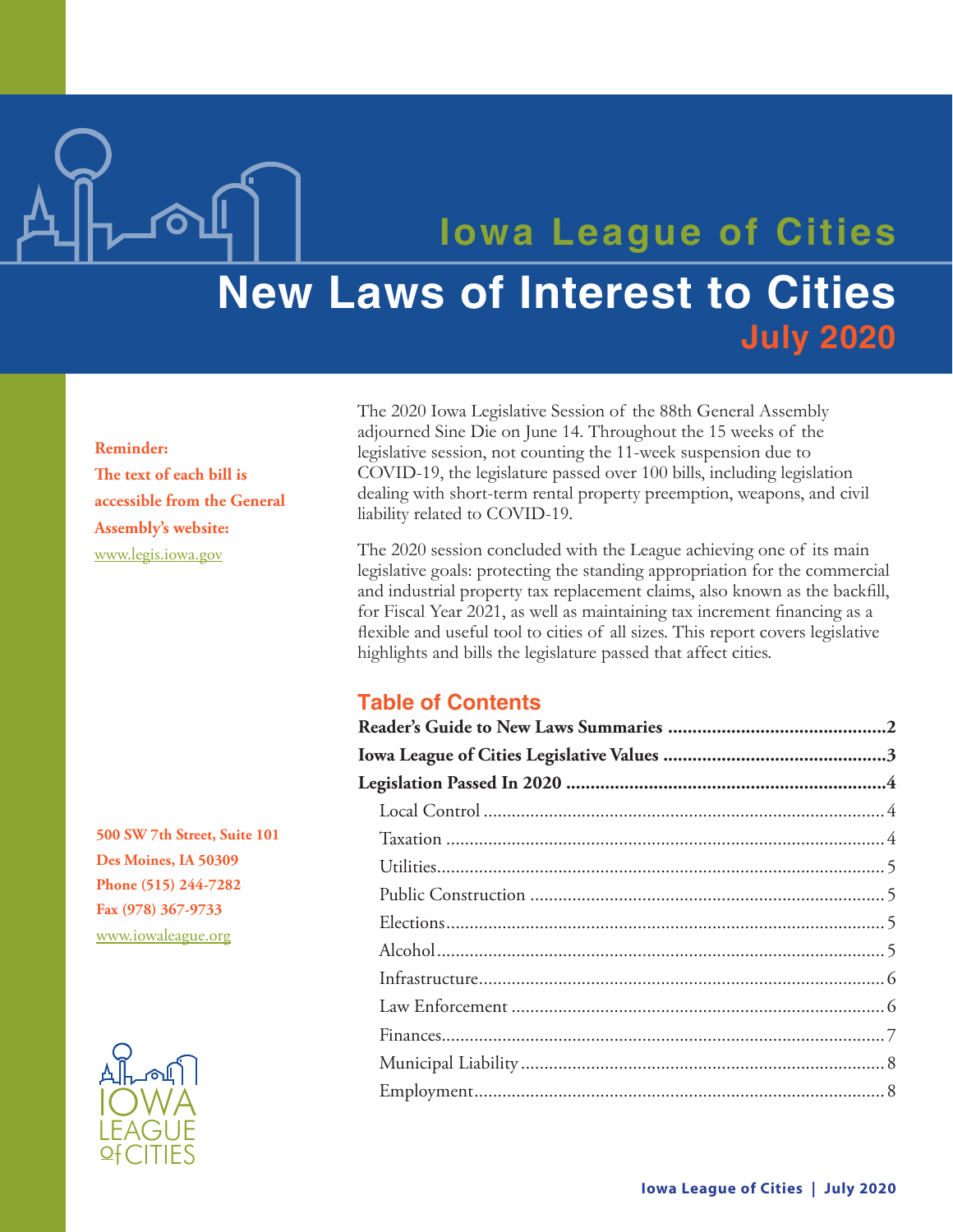# <span id="page-1-0"></span>*Reader's Guide to New Laws Summaries*

This Special Report outlines legislation passed during the 2020 session that affects cities and is categorized in subject areas for easier reading. The sample entry below explains what type of information this report contains.

*Note: The report is intended as a reference guide to new laws that may interest your community. This report should not act as a substitute for the actual final enrolled legislation, nor should it substitute for advice from an attorney.*

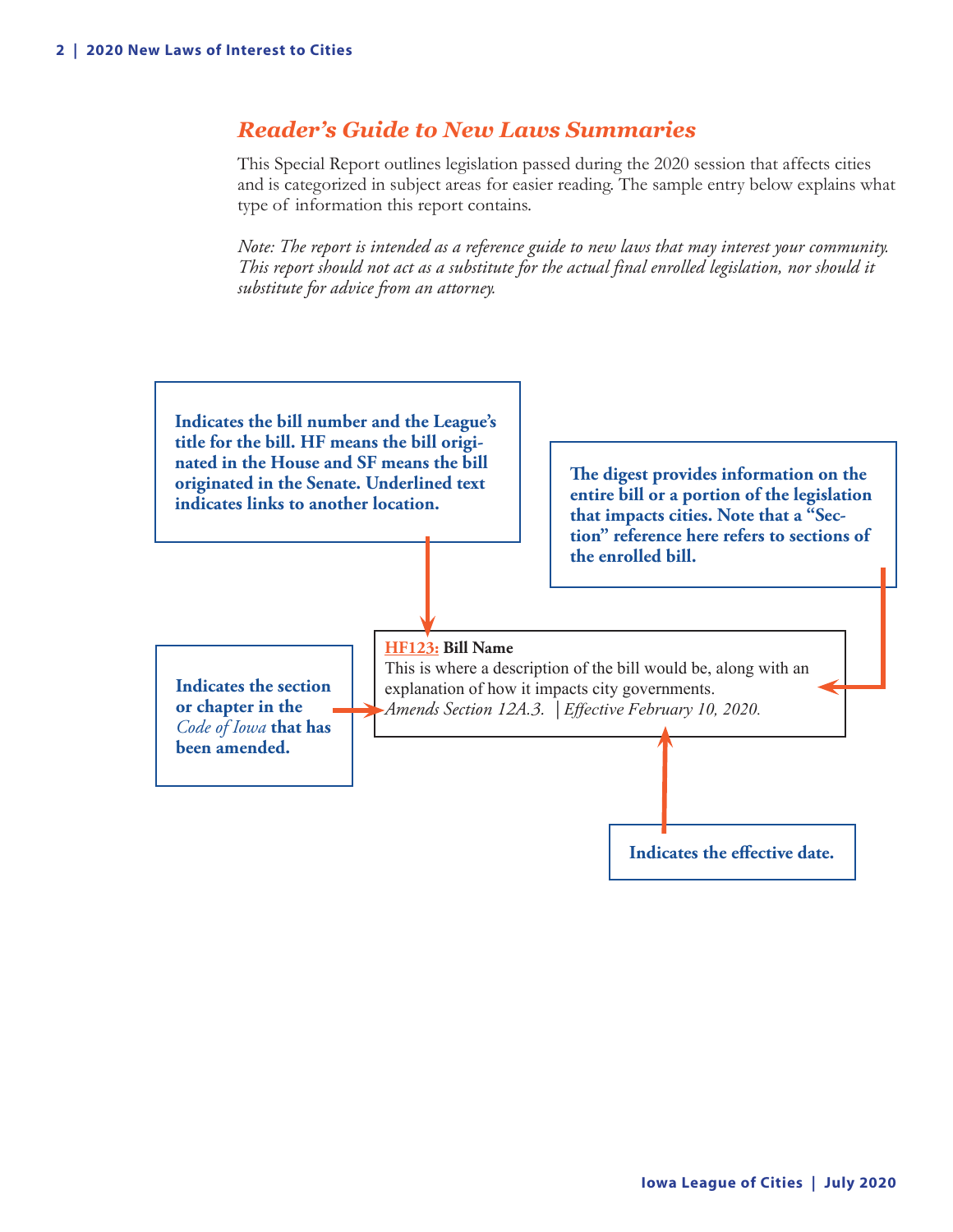# <span id="page-2-0"></span>*Iowa League of Cities Legislative Values*

*During each interim, the League's Legislative Policy Committee proposes legislative values for the upcoming session. These legislative values were ratified by the Executive Board on August 15, 2019, then presented to and approved by League members at the League's Annual Conference on September 27, 2019*

#### **Local Control**

Home Rule is the flexibility to make local decisions at the local level – where decisions are made closest to the people they impact and can be tailored to fit unique conditions, needs and concerns free from state interference.

#### **Financial Stability**

The commitment to reimburse local governments for lost resources due to state action, such as commercial and industrial property tax backfill, must be maintained to prevent an increased burden on property taxpayers or a reduction in city services. Mandates imposed on local governments must include appropriate funding mechanisms. Local governments need diversified revenue options that are fair and related to cost drivers.

#### **Economic Development**

Maintaining economic development tools, such as Tax Increment Finance, as flexible tools for economic growth in cities of all sizes, is vital to the success and advancement of the State of Iowa and its economy. Iowa needs more tools and funding to promote quality of life, community vitality, economic development and to address housing needs.

#### **Infrastructure**

Iowa's infrastructure is in need of repair and upgrade. It is vital that cities have the resources to meet the infrastructure, technological, and human needs necessary to connect, transport and grow.

#### **Public Safety**

Safety is essential to the health and vitality of communities. Cities must have the resources, tools, and technology to provide appropriate public safety services for their communities and citizens.

Due to COVID-19, emergency proclamations from the Governor affect state code as it pertains to city administration and regulations. Those proclamations are not summarized nor listed below. For a full list of proclamations, visit HomelandSecurity.iowa.gov > Disasters > Disaster Proclamations.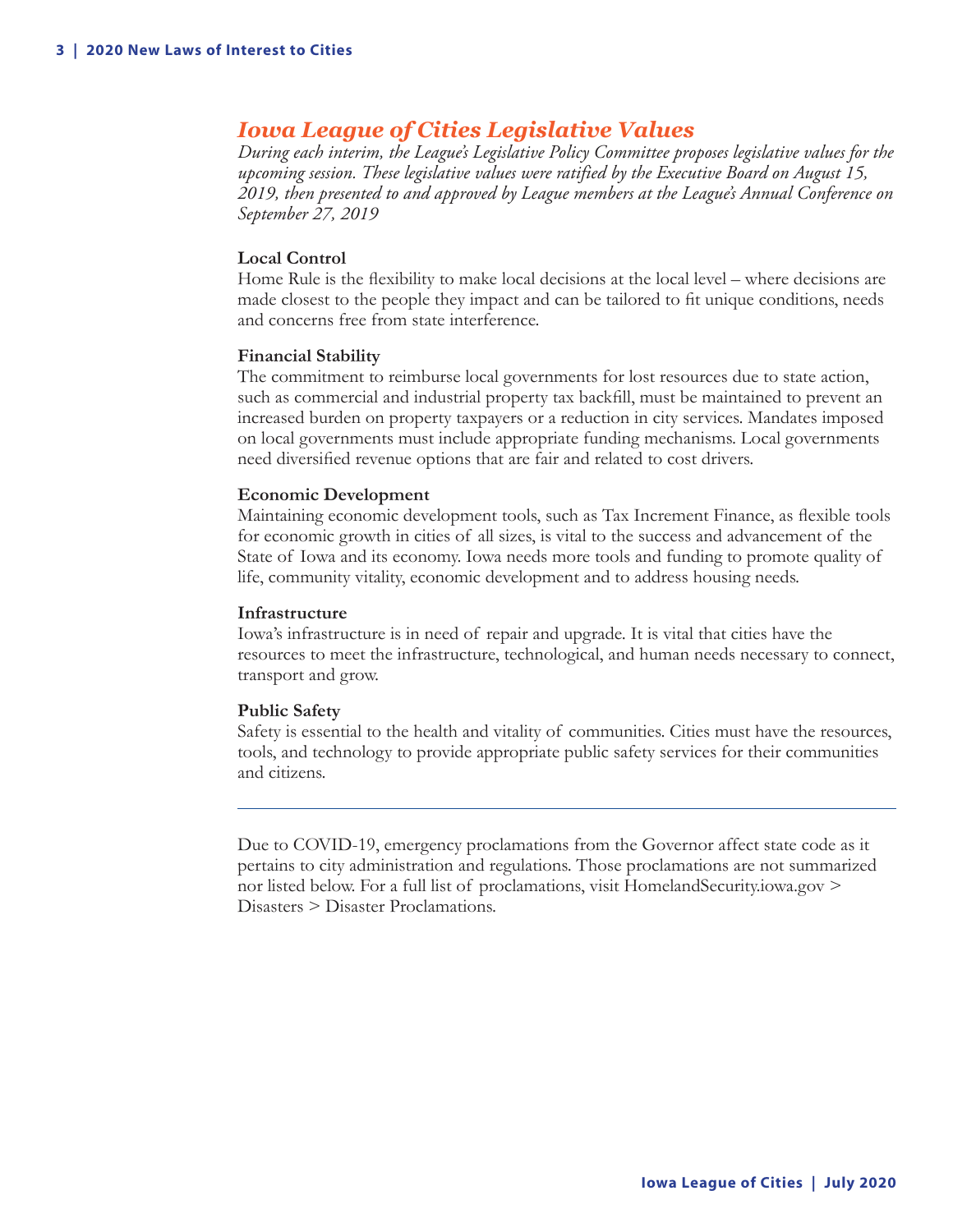# <span id="page-3-0"></span>*Legislation Passed In 2020*

# **Local Control**

# **HF 2641** *| Short-term rental property preemption*

Limits the ability of local governments to regulate short-term rentals. Prohibits the collection of license or permit fees for establishing or operating a short-term rental. Provides several exceptions to the preemption as laid out in the bill. *Amends Chapters 331 and 414 | Effective July 1, 2020*

# **Local Control**

# **HF 2238** | *Regulation of food stands operated by minors*

Prohibits licensure and fees by both state and local authorities over a food stand, which is operated by a minor on a temporary basis so long as they are not selling food that requires time or temperature control for food safety purposes, or is an alcoholic beverage. *Amends Chapter 137F | Effective July 1, 2020*

# **Local Control**

# **HF 2502** | *Weapons omnibus*

Regulation of a shooting range by a city shall be done exclusively through zoning and not require conditions that are more stringent than state law. Adds modifications and attachments to the definition of a firearm when referencing what a city is preempted from regulating. Adds requirements to a city's ability to restrict the carrying and possessing of a firearm in city buildings and on city property that includes screening and adequate security. Preempts cities from regulating the storage of ammunition. *Amends Chapters 335, 414 and 724. | Effective July 1, 2020*

# **Local Control**

# **HF 2643** | *Standing appropriations*

Prevents a political subdivision from passing an ordinance that would charge an alarm system contractor a fee for false alarms, emergency response to false alarms, or keeping an alarm system in place.

*Amends Chapter 100C | Effective June 30, 2020*

# **Local Control**

# **SF 2196** | *Extends the Iowa Cell Siting Act*

Extends the repeal of the Iowa Cell Siting Act from its original date of July 1, 2022, to July 1, 2025.

*Amends Chapter 8C | Effective June 1, 2020*

# **Taxation**

# **HF 760** | *Hotel/Motel tax loophole fix*

Allows for the collection of hotel/motel tax for stays up to 90 consecutive days and exempts the collection of taxes after that point. Also exempts stays for the purpose of being close to friends and family who are in a hospital.

*Amends Chapter 423A | Effective July 1, 2020*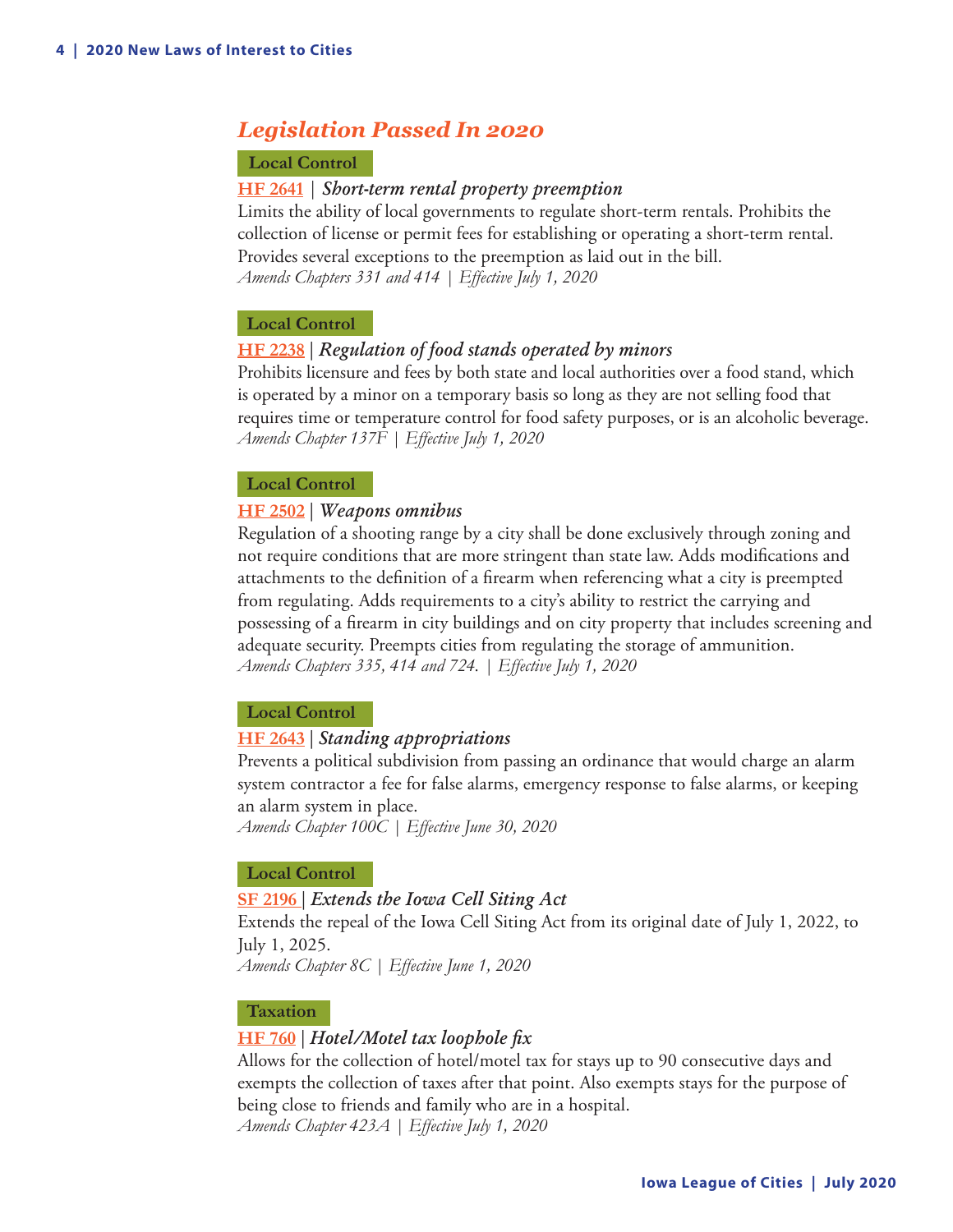# <span id="page-4-0"></span> **Utilities**

#### **HF 2412** | *Exemptions to public bidding requirements*

Exempts work performed by municipal utility employees from being required to accept and award bids on projects when the work relates to existing utility infrastructure or establishing a connection to existing infrastructure.

*Amends Chapter 26 | Effective July 1, 2020*

#### **Utilities**

#### **HF 2452** | *Disposal of at-risk city water utilities*

Creates a definition and criteria of "at-risk systems" for which a city can classify their drinking water, sanitary sewage, or storm water drainage systems. This designation grants the new owner of an at-risk-system an alternative timetable and financial documentation for the upgrade of such a system within the Iowa Department of Natural Resources process. *Amends Chapters 455B and 476 | Effective July 1, 2020*

#### **Public construction**

#### **HF 2475** | *Sewer and water supply extension*

Allows a public works department to "retain" rather than directly employ a qualified engineer for review of plan specifications. Updates the word "department" to the word "commission" in reference to the body which approves such plans. *Amends Chapter 455B | Effective June 1, 2020*

## **Elections**

#### **HF 2486** | *Election procedures and requirements*

Removes the requirement on election nomination petition papers to list the name, signature, address and phone number of the individual who circulates the petition. Grants approval and oversight authority by the Legislative Council on emergency powers of the State's election commissioner. Adjusts the procedure to determine "alternate electors" in the presidential nominating process. Requires the elector to execute a pledge to cast their vote for the nominee of the party they were chosen. Forces their vote to be cast according to their pledge, eliminating the concern over "faithless elector" within the Electoral College. *Amends Chapters 43, 45, 47, 49 and 54. | Effective July 1, 2020*

#### **Alcohol**

#### **HF 2540** | *Alcohol permits, restrictions, allowances*

Creates a new alcohol permit for serving charity events, including definitions, restrictions on who can apply, and fees for the application and other restrictions. Grants permission and regulation for the sale of alcoholic beverages for the purpose of "off-premise consumption."

*Amends Chapter 123 | Effective June 29, 2020*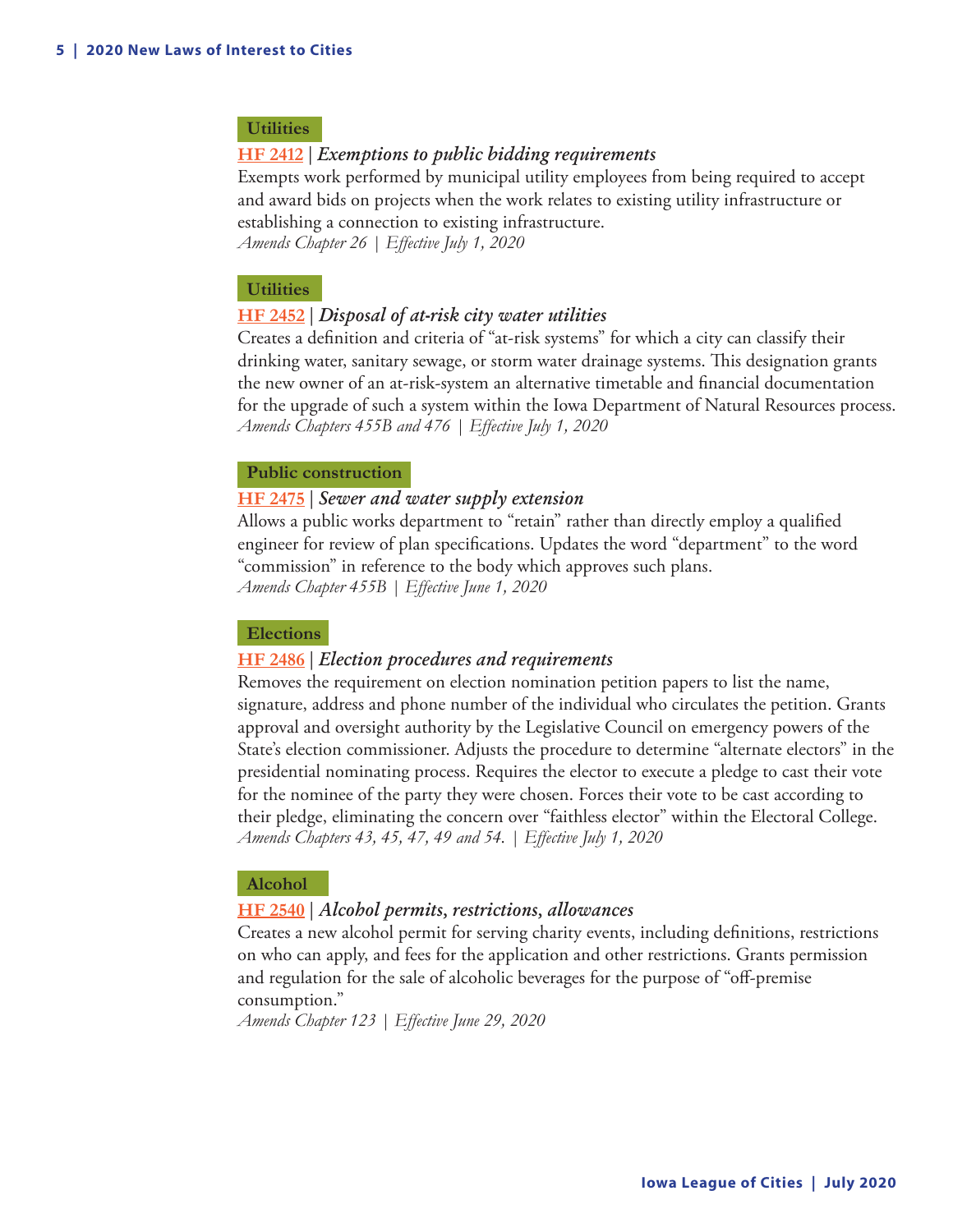#### <span id="page-5-0"></span> **Infrastructure**

# **HF 2642** | *Rebuild Iowa infrastructure appropriations*

Contains many appropriations including in the Rebuild Iowa Fund, Technology Reinvestment Fund, and miscellaneous provisions, which may impact projects cities plan to undertake, including watersheds, trails, vertical airport infrastructure, technology and others.

*Effective June 30, 2020*

#### **Infrastructure**

#### **SF 2400** | *Empower Rural Iowa*

Alters the Empower Rural Iowa program by increasing the area in which grants can be allocated to. Increases the percentage of a broadband infrastructure project that can be paid for under the program. Implements a sliding scale in which the percentage of the project that can be paid for with the grant depends on a sliding scale of internet speed achieved. *Amends Chapters 8B and 427 | Effective July 1, 2020*

#### **Infrastructure**

#### **SF 2403** | *Alterations to the biofuels excise tax*

Alters the existing motor fuel tax schedule and will be effective through 2026. The tax rate for E15 or higher will be calculated based on the market share of ethanol-blended gasoline, and as the market share of ethanol rises, the tax rate will rise. Non-ethanol blended gasoline tax per gallon will remain at 30 cents regardless of ethanol consumption. *Amends Chapter 452A | Effective July 1, 2020*

#### **Law Enforcement**

#### **HF 2647** | *Peace officer training certification and reporting*

Grants the Attorney General of Iowa authority to prosecute a criminal offense committed by a peace officer in the state. Bans the use of chokeholds by peace officers unless certain conditions apply. Requires a peace officer who has been certified in another state to undergo additional screening when applying in Iowa. Grants additional authority to the Iowa Law Enforcement Academy Council to revoke a peace officer's certification. Requires additional de-escalation and bias prevention training through the Iowa Law Enforcement Academy.

*Amends Chapters 12, 80B, 80D and 804. | Effective July 1, 2020*

#### **Law Enforcement**

#### **SF 526** *| Blue Alert program*

Creates a coordinated communication system between the Iowa Department of Public Safety and local law enforcement agencies in order to apprehend suspects involved in the death or serious injury against a police officer. *Creates Chapter 80H | Effective July 1, 2020*

**Iowa League of Cities | July 2020**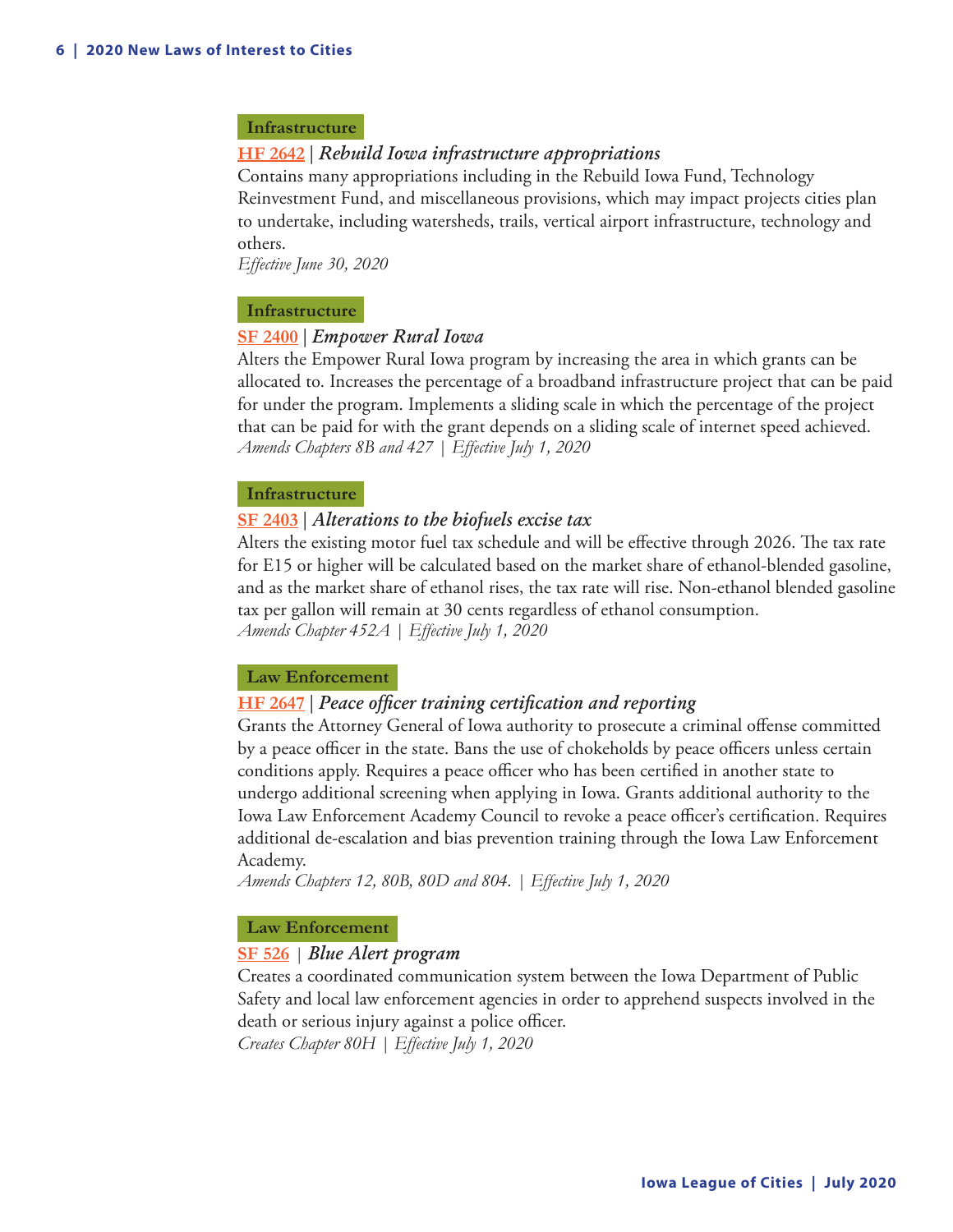#### <span id="page-6-0"></span> **Law Enforcement**

**SF 2275** | *Increased penalty for a repeat offense of attempting to elude* Creates an escalating penalty for an individual who commits a second or subsequent attempting to elude a peace officer violation. *Amends Chapters 321, 321J and 907 | Effective July 1, 2020*

#### **Law Enforcement**

## **SF 2373** | *Public Safety Telecommunicators*

Changes the definition of telecommunicators, also known as dispatchers, to public safety telecommunicators and lists them as "first-responders" by receiving requests for, and dispatching, emergency response agencies. *Amends Chapter 80B | Effective July 1, 2020*

 **Finances**

# **SF 457** | *Criminal fees, payments and surcharges*

Makes adjustments to criminal penalty surcharges, court funds, civil fees, misdemeanor and felony fines, and fines associated.

*Amends Chapters 602 and 911 | June 25, 2020*

#### **Finances**

#### **SF 2144** | *Flood recovery fund appropriation*

Appropriates \$21 million to the Iowa Department of Homeland Security and Emergency Management fund for flood recovery. Local governments are able to apply for these funds if they are in a county designated under the presidential disaster declaration as well as where the Federal Emergency Management Agency (FEMA) individual assistance program has been activated pursuant to *Code of Iowa* Section 418.16. *Effective February 13, 2020* 

#### **Finances**

#### **SF 2188** | *Hazard mitigation matching funds*

Allows the state to contribute to a local government's matching funds as required in the federal Stafford Disaster Relief and Emergency Assistance Act or the federal National Flood Insurance Reform Act. The state may contribute 10% of the eligible expenses or 50% assistance for state-related hazard mitigation.

*Amends Chapter 29C | Effective July 1, 2020*

#### **Finances**

#### **SF 2191** | *Payment of required medical aid to prisoners*

Establishes a process and order of operations in which medical expenses for prisoners is reimbursed. Prisoners are primarily responsible for the costs of their medical expenses. Should the prisoner or their insurance not be able to cover the expenses, the governmental entity whose ordinance or code was violated in order to put the individual in jail shall cover the medical expenses.

*Amends Chapter 356 | Effective July 1, 2020*